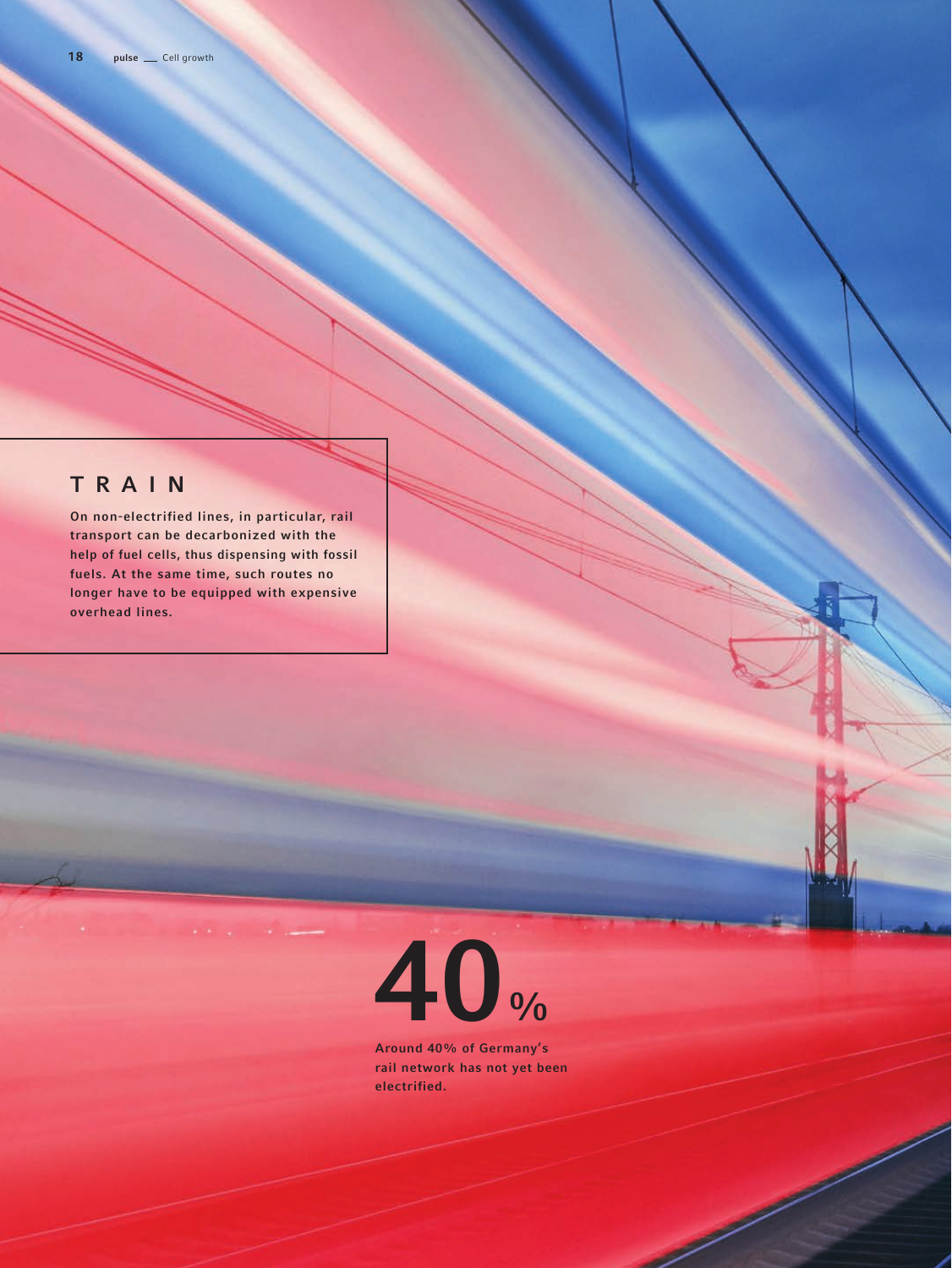# Cell growth

The future belongs to hydrogen drive systems based on fuel cell technology. Both powerful and environmentally friendly, fuel cells can be used in a wide range of applications. Be it cars, buses, trains, ships, or airplanes: fuel cells can be deployed in all modes of transport and offer tremendous opportunities for growth. ElringKlinger has been active in this field for nearly 20 years, supplying components such as bipolar plates and media modules as well as stacks and complete systems.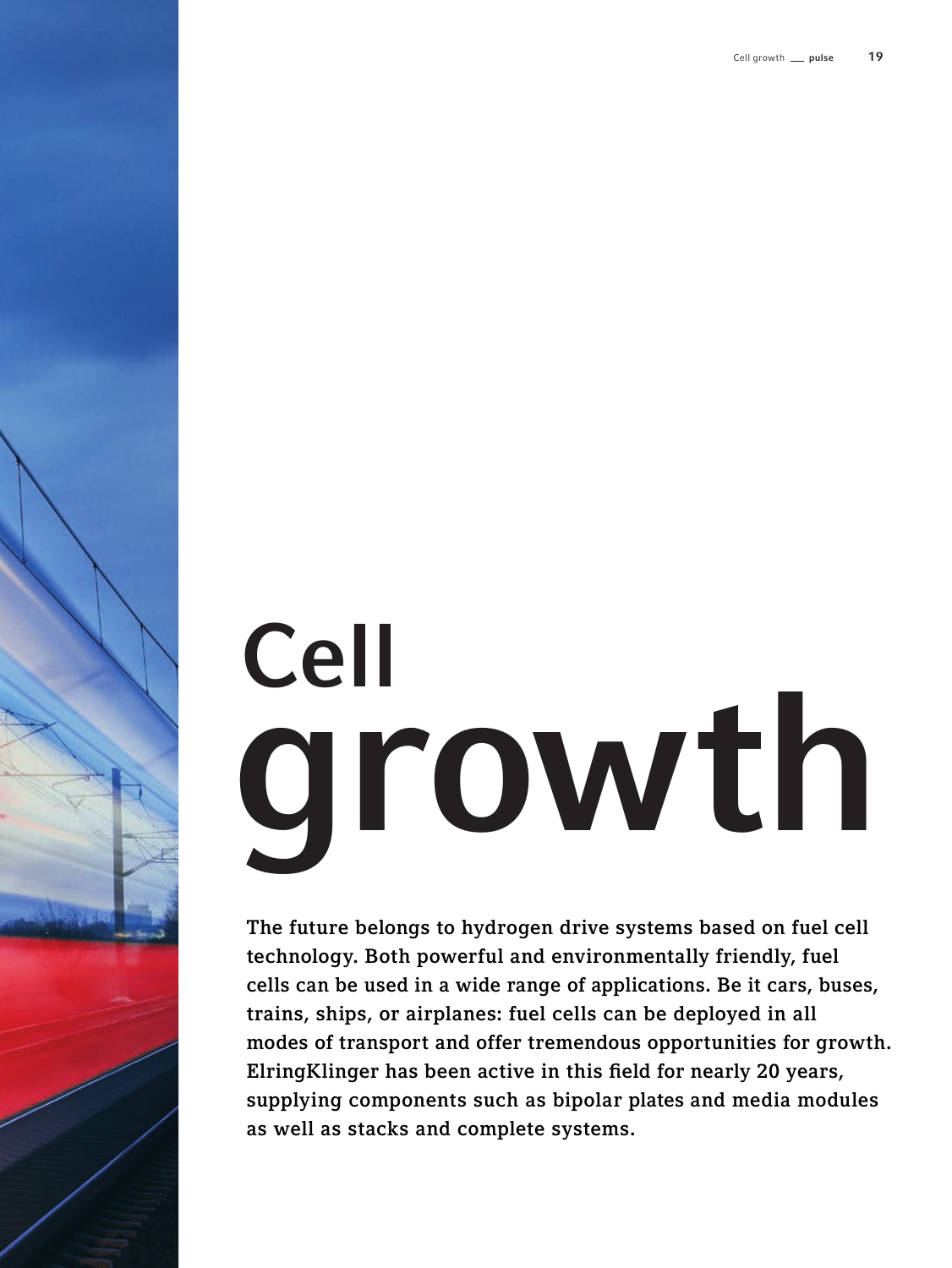Those who have read books by Jules Verne will be acquainted with the tremendous vision displayed by the French novelist as far back as the end of the 19 century. He predicted a technically mature submarine in "Twenty Thousand Leagues Under the Sea", conjured up images of global travel in "Around the World in Eighty Days", and wrote about the as yet unrealized "Journey to the Center of the Earth". In espousing such ideas through his novels, he proved to be well ahead of the times. This is also evident elsewhere, when he described the energy of the future in 1874: "Water is the coal of the future. The energy of tomorrow is water decomposed into its primitive elements by electricity. Hydrogen and oxygen, which constitute it, will furnish an inexhaustible source of heat and light for planet Earth."

What Jules Verne was describing 145 years ago – five years before the establishment of the company that was later to become ElringKlinger – is essentially a fuel cell. In a fuel cell, hydrogen and oxygen are brought to a chemical reaction, which then releases electricity. Those who paid attention in chemistry lessons will be well aware of the power of this reaction. The specific advantage here is that the conversion of energy during the chemical reaction in the fuel cell occurs with a higher efficiency than in the combustion process.

ElringKlinger recognized this potential when, around 20 years ago, the Group was asked to develop bipolar plates based on its expertise in the area of metalworking. Even when its development partner discontinued research into the fuel cell, ElringKlinger itself remained committed to the project. After all, it was evident that the fuel cell was a highly suitable drive system, particularly from an environmental perspective. If the hydrogen is produced from renewable energy, this technology even offers the benefit of being CO2 neutral. The only exhaust gas produced is water vapor. This undoubtedly makes the fuel cell an energy solution tailored to the next generation of mobility.

Mobility has many dimensions. On the ground, the fuel cell offers enormous possibilities for the car. It is also suitable for deployment in trains. Fuel cells are the perfect solution for non-electrified routes that require locomotives with on-board electrical power supply. The same applies to the shipping industry, where energy is also provided on board.

However, this potential can be exploited not only on the ground but also in the air. Aircraft engines burn kerosene – often in large quantities, depending on the year of manufacture of the aircraft. The mere fact that emissions at high altitudes are more harmful to the climate than on the ground shows the great potential for savings when it comes to the environmental footprint of air transport. Fuel cells operate without such emissions – while still providing the power required for such areas of application. ElringKlinger's stacks are particularly well suited for this because they offer high power density.

Performance, however, is not the only argument in favor of the fuel cell. With hydrogen as an energy carrier, energy production and energy use can be separated from each other physically and in terms of timing. For example, it is possible to produce hydrogen today with wind energy along the coast of the North Sea and use it three months as fuel for a truck in southern Germany. Particularly in the case of commercial vehicles or regularly recurring, cyclical traffic, such as that attributable to bus transportation, purely battery-powered vehicles reach their limits relatively quickly and have to be recharged rapidly. However, stoppages due to recharging increase the vehicle's operating costs. This is where the fuel cell can demonstrate its true strengths and offer unparalleled advantages with much longer ranges and fast refueling times that are almost comparable with today's diesel vehicles.

Environmental compatibility is, of course, a major factor. After all, there are clear signs of climate change and a reduction in  $CO<sub>2</sub>$  emissions is inevitable. By issuing ever stricter regulations, policymakers have already set a framework for action. Now the aim is to implement it in order to be able to meet the various requirements and regulations. Hydrogen is a crucial component in this process. In this context, for example,  $CO_2$ -neutral mobility can be achieved if we switch to a hydrogen economy and combine it with renewable energies. The direction to be taken is known. After all, as Minister of Education and Research Anja Karliczek put it recently: "Hydrogen is the new oil." This clearly embraces the vision that Jules Verne formulated 145 years ago.

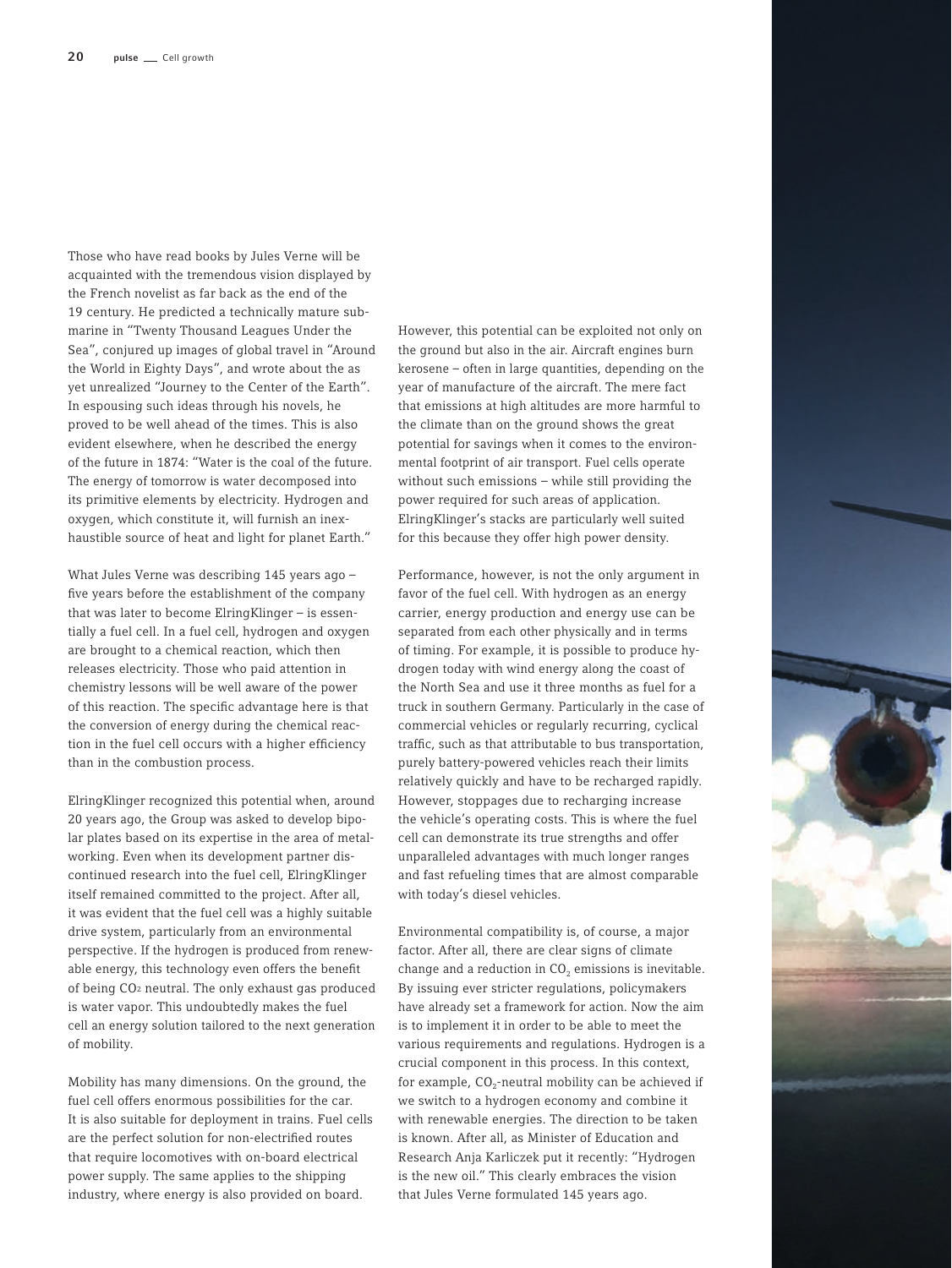## AIRPLANE

Aircraft have a substantial energy requirement. At the same time, however, they are faced with weight and volume restrictions for reasons of physics. Fuel cells can cover the energy needs of aircraft; they are comparatively compact and have a high power density. Batteries, by contrast, have a lower energy density and thus offer a shorter range.

## g/Pkm

A domestic flight in Germany produces 230 g/Pkm in greenhouse gas emissions according to the Federal Environment Agency. A car emits 147 g/Pkm, while long-distance rail transport is responsible for 32 g/Pkm. (g/Pkm = grams per passenger kilometer).

 $\overline{\phantom{0}}$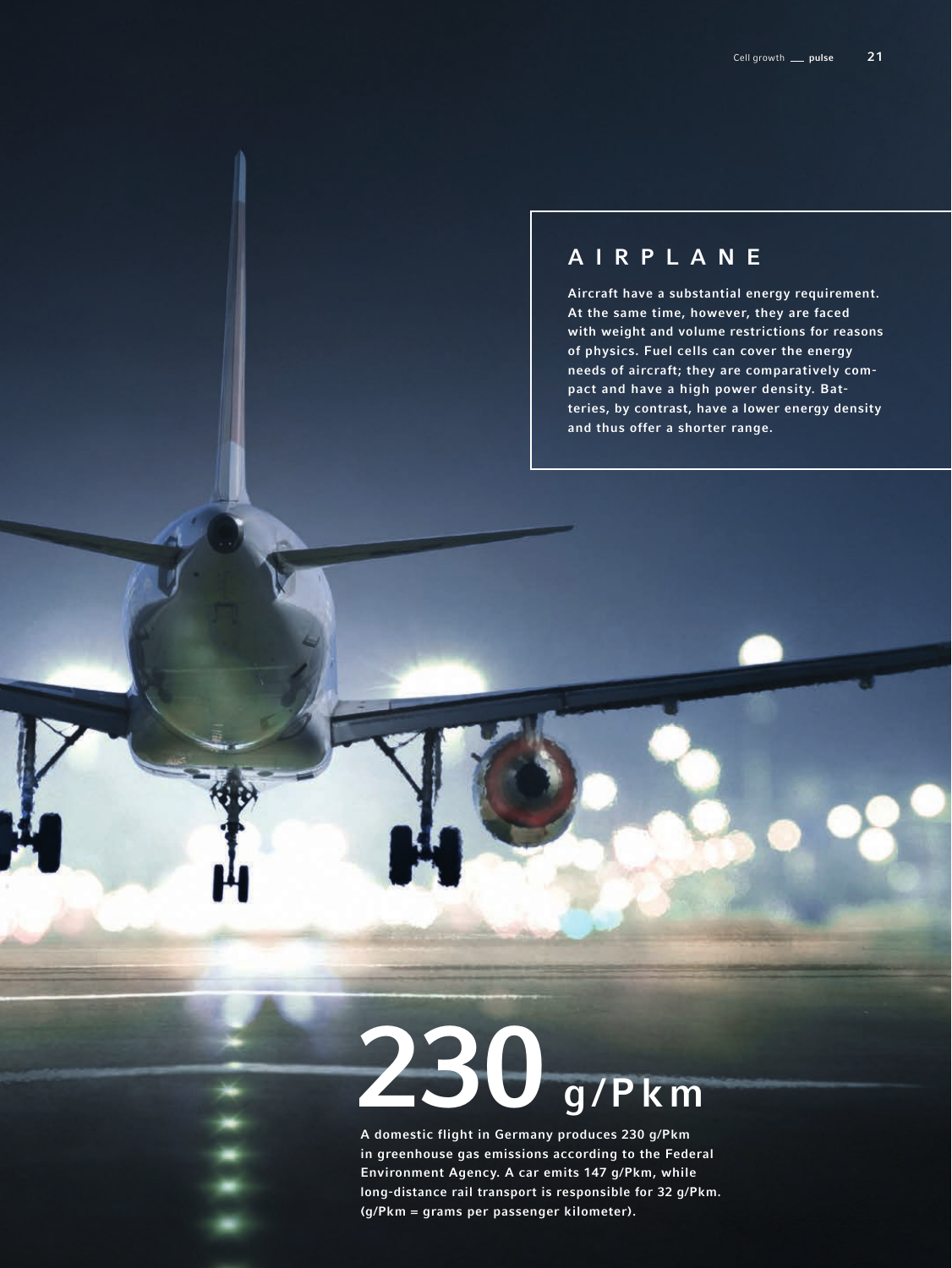

There were around 87 hydrogen filling stations in Germany at the beginning of 2020. The existing fuel filling station infrastructure can be converted for use with hydrogen.

## C O M M E R C I A L VEHICLES

The area of cyclical transport is particularly well suited for fuel cells. Prime example: buses that return to the depot on a regular basis. If this form of transport is to become environmentally friendly and, in a best-case scenario,  $CO<sub>2</sub>$  neutral, only the fuel cell is to be seen as a viable solution in economic terms. The same applies to trucks: frequent stoppages for recharging in the case of all-electric drives result in unfavorable costs.